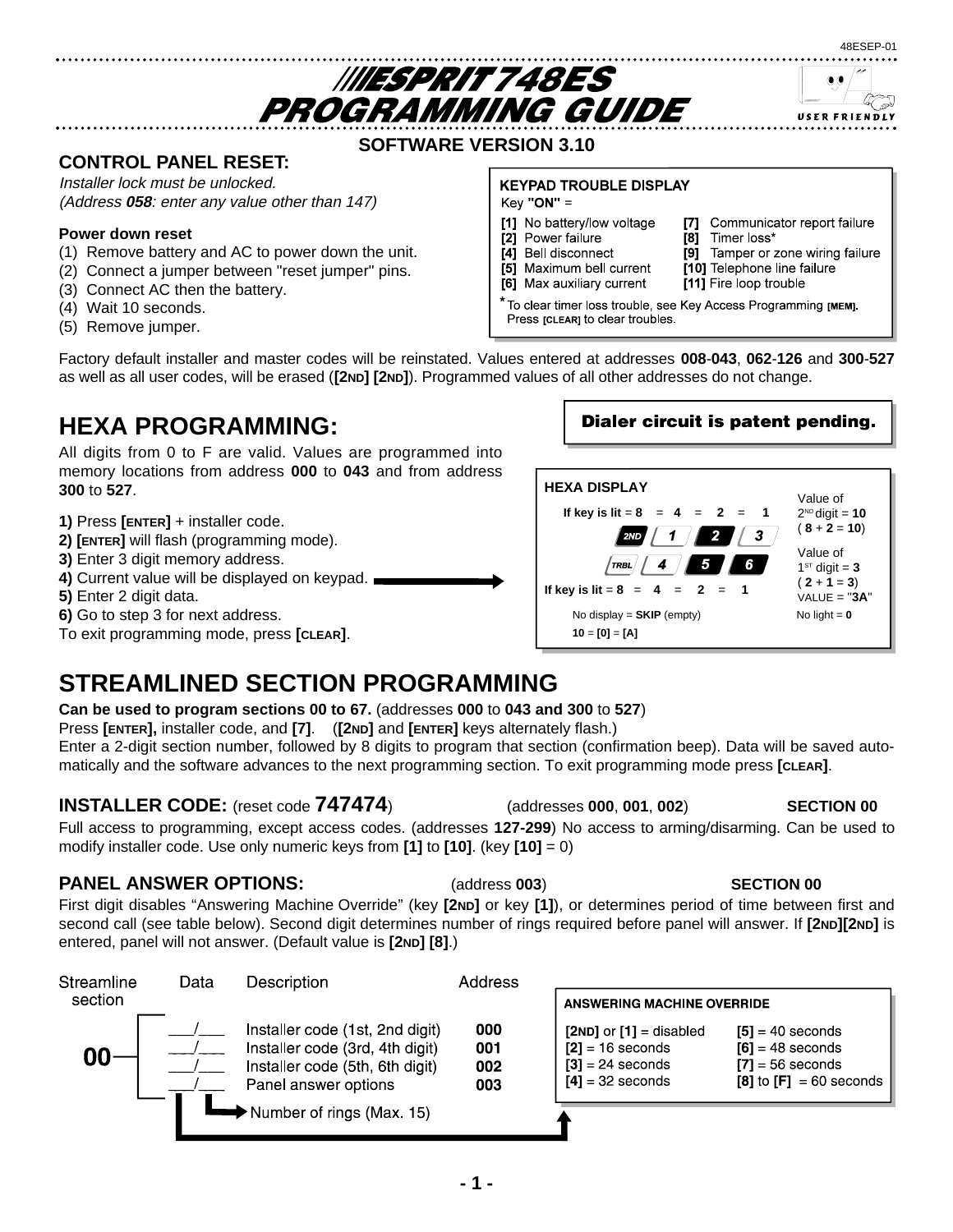| Streamline<br>section      | Data                                 | Description                                                                                                                                                                                                                                                                                                                                                                                                                                                                                                                                            | Address                        |                                                                                                         |                                                                                  |
|----------------------------|--------------------------------------|--------------------------------------------------------------------------------------------------------------------------------------------------------------------------------------------------------------------------------------------------------------------------------------------------------------------------------------------------------------------------------------------------------------------------------------------------------------------------------------------------------------------------------------------------------|--------------------------------|---------------------------------------------------------------------------------------------------------|----------------------------------------------------------------------------------|
|                            |                                      | Panel identifier (1st, 2nd digit)<br>$\begin{array}{ c c c c }\n\hline\n\textbf{01} & \begin{array}{c} \textcolor{red}{\textbf{1}} & \textcolor{red}{\textbf{1}} & \textcolor{red}{\textbf{1}} & \textcolor{red}{\textbf{1}} & \textcolor{red}{\textbf{1}} & \textcolor{red}{\textbf{1}} & \textcolor{red}{\textbf{1}} & \textcolor{red}{\textbf{1}} & \textcolor{red}{\textbf{1}} & \textcolor{red}{\textbf{1}} & \textcolor{red}{\textbf{1}} & \textcolor{red}{\textbf{1}} & \textcolor{red}{\textbf{1}} & \textcolor{red}{\textbf{1}} & \textcolor$ |                                | 004<br>005<br>ldentifies the control panel to the PC.<br>006<br>ldentifies the PC to the panel.         |                                                                                  |
|                            |                                      | <b>TELEPHONE AND ACCOUNT NUMBERS:</b> (reset empty)                                                                                                                                                                                                                                                                                                                                                                                                                                                                                                    |                                | If only one central station phone number is used, program the same number for telephone number 1 and 2. |                                                                                  |
| $[10]$<br>$[11]$<br>$[12]$ | $=$ the number "0"<br>$=$ *<br>$=$ # |                                                                                                                                                                                                                                                                                                                                                                                                                                                                                                                                                        | $[$ BYP $]$<br>[MEM]<br>[TRBL] | $=$ switch from pulse to tone while dialing<br>$=$ pause 4 seconds<br>$=$ end of number                 |                                                                                  |
| Streamline<br>section      |                                      | <b>COMPUTER TELEPHONE NUMBER:</b> (View at addresses 008 to 015.)<br>Streamline<br>eamline<br>iection<br><b>02</b> $\frac{1}{1}$ / $\frac{1}{2}$ / $\frac{1}{3}$ / $\frac{1}{4}$ / $\frac{1}{5}$ / $\frac{1}{6}$ / $\frac{1}{7}$ / $\frac{1}{8}$ <b>03</b> $\frac{1}{9}$ / $\frac{1}{10}$ / $\frac{1}{11}$ / $\frac{1}{12}$ / $\frac{1}{13}$ / $\frac{1}{14}$ / $\frac{1}{15}$ / $\frac{1}{16}$                                                                                                                                                        |                                |                                                                                                         | Press [TRBL] to end<br>phone number if less<br>than 16 digits are<br>programmed. |
| Streamline<br>section      |                                      | CENTRAL STATION TELEPHONE NUMBER 1: (View at addresses 016 to 023.)<br>Streamline<br>section<br>04 $\frac{1}{1}$ / $\frac{1}{2}$ / $\frac{1}{3}$ / $\frac{1}{4}$ / $\frac{1}{5}$ / $\frac{1}{6}$ / $\frac{1}{7}$ / $\frac{1}{8}$ 05 $\frac{1}{9}$ / $\frac{1}{10}$ / $\frac{1}{11}$ / $\frac{1}{12}$ / $\frac{1}{13}$ / $\frac{1}{14}$ / $\frac{1}{15}$ / $\frac{1}{16}$                                                                                                                                                                               |                                |                                                                                                         | Press [TRBL] to end<br>phone number if less<br>than 16 digits are<br>programmed. |
| Streamline<br>section      |                                      | <b>CENTRAL STATION TELEPHONE NUMBER 2: (View at addresses 024 to 031.)</b><br>Streamline<br>section<br><b>06</b> $\frac{1}{1}$ $\frac{1}{2}$ $\frac{1}{3}$ $\frac{1}{4}$ $\frac{1}{5}$ $\frac{1}{6}$ $\frac{1}{7}$ $\frac{1}{8}$ <b>07</b> $\frac{1}{9}$ $\frac{1}{10}$ $\frac{1}{11}$ $\frac{1}{12}$ $\frac{1}{13}$ $\frac{1}{14}$ $\frac{1}{15}$ $\frac{1}{16}$                                                                                                                                                                                      |                                |                                                                                                         | Press [TRBL] to end<br>phone number if less<br>than 16 digits are<br>programmed. |
| Streamline<br>section      |                                      | ACCOUNT "A" AND "B": (View at addresses 032 to 035.)                                                                                                                                                                                                                                                                                                                                                                                                                                                                                                   |                                |                                                                                                         | For 3 digit account<br>numbers, enter "skip"<br>([2ND]) as first digit.          |

**08** \_\_\_ / \_\_\_ / \_\_\_ / \_\_\_ / \_\_\_ / \_\_\_ / \_\_\_ / 1 2 3 4 5 6 7 8 **A B**

**([2ND]) as first digit.**

PG748ES

**If only one account number is required, the same number must be entered for both account "A" and "B".**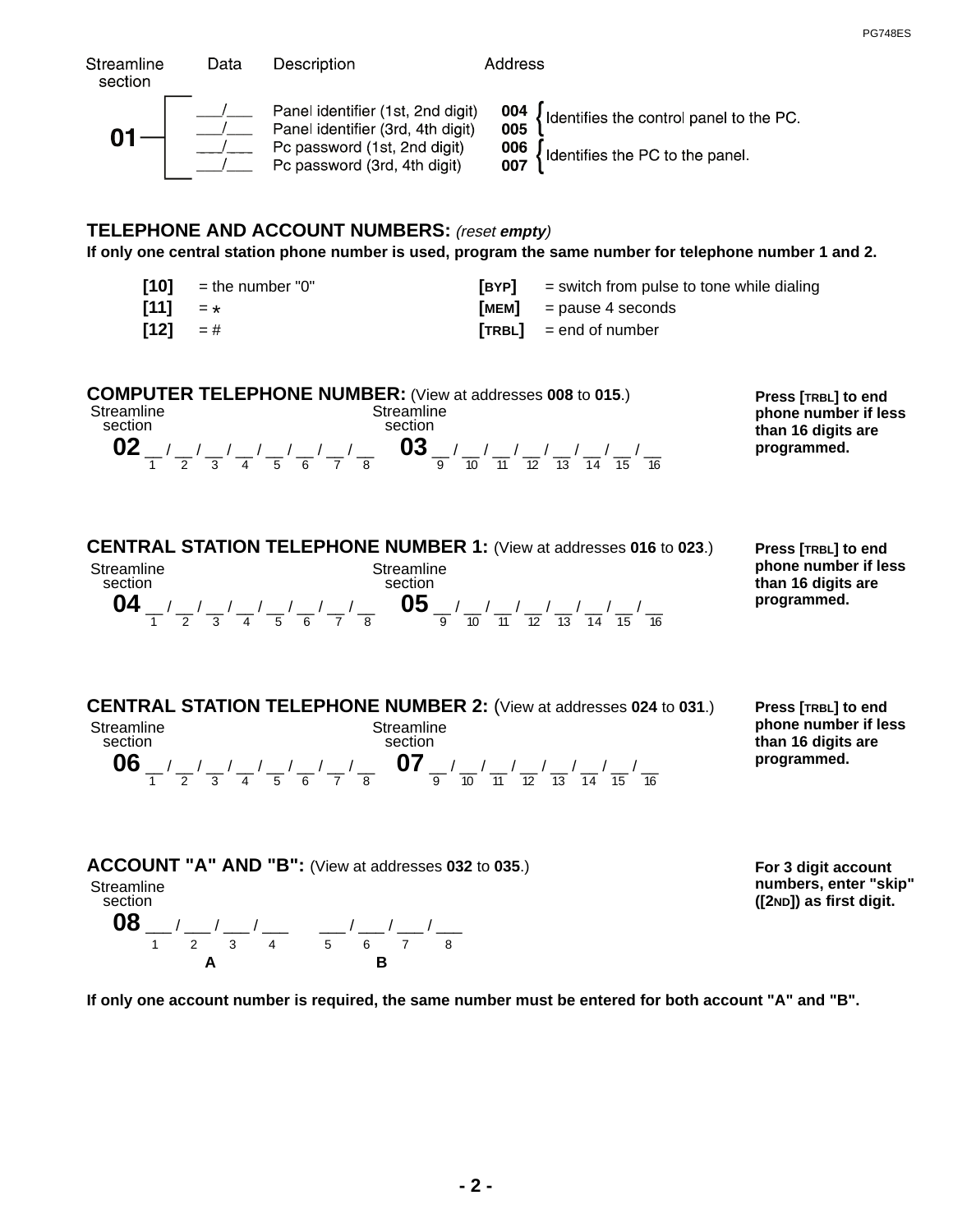

- **[4]** = RADIONICS (40bps with 1400Hz handshake)
- **[5]** = RADIONICS (40bps with 2300Hz handshake)
- **[10]** = ADEMCO contact ID (all codes)

PG748ES

 $[$ **TRBL** $]$  = **DTMF** - no handshake (personal dialing)

### **PROGRAMMABLE CONTACT ID EVENT CODES**

All addresses from 300 to 527 (sections 11 to 67) programmed with values other than [2ND] [2ND] will report the contact ID codes corresponding to the values programmed. Values to be programmed should be selected from this table.

| <b>CID</b> | <b>REPORTING CODE</b>      | <b>PROG. VALUE</b>         | <b>CID</b> | <b>REPORTING CODE</b>        | <b>PROG. VALUE</b> |
|------------|----------------------------|----------------------------|------------|------------------------------|--------------------|
| 100:       | <b>AUXILIARY ALARM</b>     | [2ND]/[1]                  | 300:       | <b>SYSTEM TROUBLE</b>        | [2]/[2]            |
| 110:       | <b>FIRE ALARM</b>          | [2ND]/[2]                  | 301:       | AC LOSS                      | [2]/[3]            |
| 111:       | <b>FIRE SMOKE</b>          | $[2ND]/[3]$                | 302        | LOW SYSTEM BATTERY           | [2]/[4]            |
| 112:       | <b>COMBUSTION</b>          | [ $2ND$ ] / [4]            | 305:       | <b>SYSTEM RESET</b>          | [2] / [5]          |
| 113        | <b>WATER FLOW</b>          | [2ND]/[5]                  | 306:       | PROGRAM CHANGED              | [2]/[6]            |
| 114:       | <b>HEAT</b>                | [2 <sub>ND</sub> ] $/$ [6] | 309:       | BATTERY TEST FAIL            | [2]/[7]            |
| 115:       | <b>PULLSTATION</b>         | [2ND]/[7]                  | 320:       | SOUNDER/RELAY TROUBLE        | [2]/[8]            |
| 116:       | <b>DUCT</b>                | [2ND]/[8]                  | 321:       | <b>BELL 1 TROUBLE</b>        | [2]/[9]            |
| 117:       | <b>FLAME</b>               | [ $2ND$ ] / [9]            | 323:       | ALARM RELAY TROUBLE          | [2] / [10]         |
| 118:       | NEAR ALARM                 | [2ND]/[10]                 | 350:       | <b>COMMUNICATION TROUBLE</b> | [2]/[11]           |
| 120:       | PANIC ALARM                | [2ND]/[11]                 | 351:       | TELCO 1 FAULT                | [2]/[12]           |
| 121:       | <b>DURESS</b>              | [2ND]/[12]                 | 354:       | <b>FAIL TO COMMUNICATE</b>   | [2] / [BYP]        |
| 122:       | <b>SILENT PANIC</b>        | [2ND]/[BYP]                | 370:       | PROTECTION LOOP TROUBLE      | [2] / [MEM]        |
| 123:       | AUDIBLE PANIC              | [2ND]/[MEM]                | 371:       | PROTECTION LOOP OPEN         | $[2]/$ [TRBL]      |
| 130:       | <b>BURGLARY</b>            | [2ND]/[TRBL]               | 372:       | PROTECTION LOOP SHORT        | [3] / [2ND]        |
| 131:       | PERIMETER BURG.            | [1] / [2ND]                | 373:       | <b>FIRE LOOP TROUBLE</b>     | [3]/[1]            |
| 132:       | <b>INTERIOR BURG.</b>      | [1]/[1]                    | 382:       | <b>SENSOR TROUBLE</b>        | [3]/[2]            |
| 133:       | 24HR BURGLARY              | [1]/[2]                    | 383:       | SENSOR TAMPER                | [3]/[3]            |
| 136:       | <b>BURGLARY OUTDOOR</b>    | [1] / [3]                  | 400:       | OPEN/CLOSE                   | [3]/[4]            |
| 137:       | <b>BURGLARY TAMPER</b>     | [1]/[4]                    | 401:       | OPEN/CLOSE BY USER #         | [3]/[5]            |
| 138:       | <b>BURGLARY NEAR ALARM</b> | [1] / [5]                  | 402:       | <b>GROUP OPEN/CLOSE</b>      | [3]/[6]            |
| 140:       | <b>GENERAL ALARM</b>       | [1] / [6]                  | 403:       | AUTOMATIC OPENING/CLOSING    | [3]/[7]            |
| 150:       | 24 HOUR AUX                | [1] / [7]                  | 404:       | LATE TO OPEN/CLOSE           | [3]/[8]            |
| 151:       | <b>GAS DETECTED</b>        | [1] / [8]                  | 407:       | REMOTE ARM DOWNLOAD          | [3] / [9]          |
| 152:       | <b>REFRIGERATION</b>       | [1] / [9]                  | 410:       | <b>REMOTE ACCESS</b>         | [3] / [10]         |
| 153:       | <b>LOSS OF HEAT</b>        | [1] / [10]                 | 441:       | OPEN/CLOSE - STAY MODE       | [3]/[11]           |
| 154:       | <b>WATER LEAKAGE</b>       | [1] / [11]                 | 570:       | <b>BYPASS</b>                | [3]/[12]           |
| 155:       | FOIL BREAK ALARM           | [1]/[12]                   | 572:       | 24 HOUR ZONE BYPASS          | [3] / [BYP]        |
| 156:       | DAY TROUBLE ALARM          | [1] $/$ [BYP]              | 573:       | BURGLARY BYPASS #            | [3] / [MEM]        |
| 157:       | <b>LOW GAS LEVEL</b>       | [1] $/$ [MEM]              | 574:       | <b>GROUP BYPASS</b>          | [3] / [TRBL]       |
| 158:       | <b>HIGH TEMPERATURE</b>    | [1] / [TRBL]               | 601:       | <b>MANUAL TEST</b>           | [4] / [2ND]        |
| 159:       | LOW TEMPERATURE            | [2] / [2ND]                | 602:       | PERIODIC TEST                | [4]/[1]            |
| 161:       | <b>LOSS AIR FLOW</b>       | [2]/[1]                    | 625:       | TIME/DATE RESET              | [4]/[2]            |
|            |                            |                            |            |                              |                    |

For addresses **044** to **126**, see pages 7 to 10.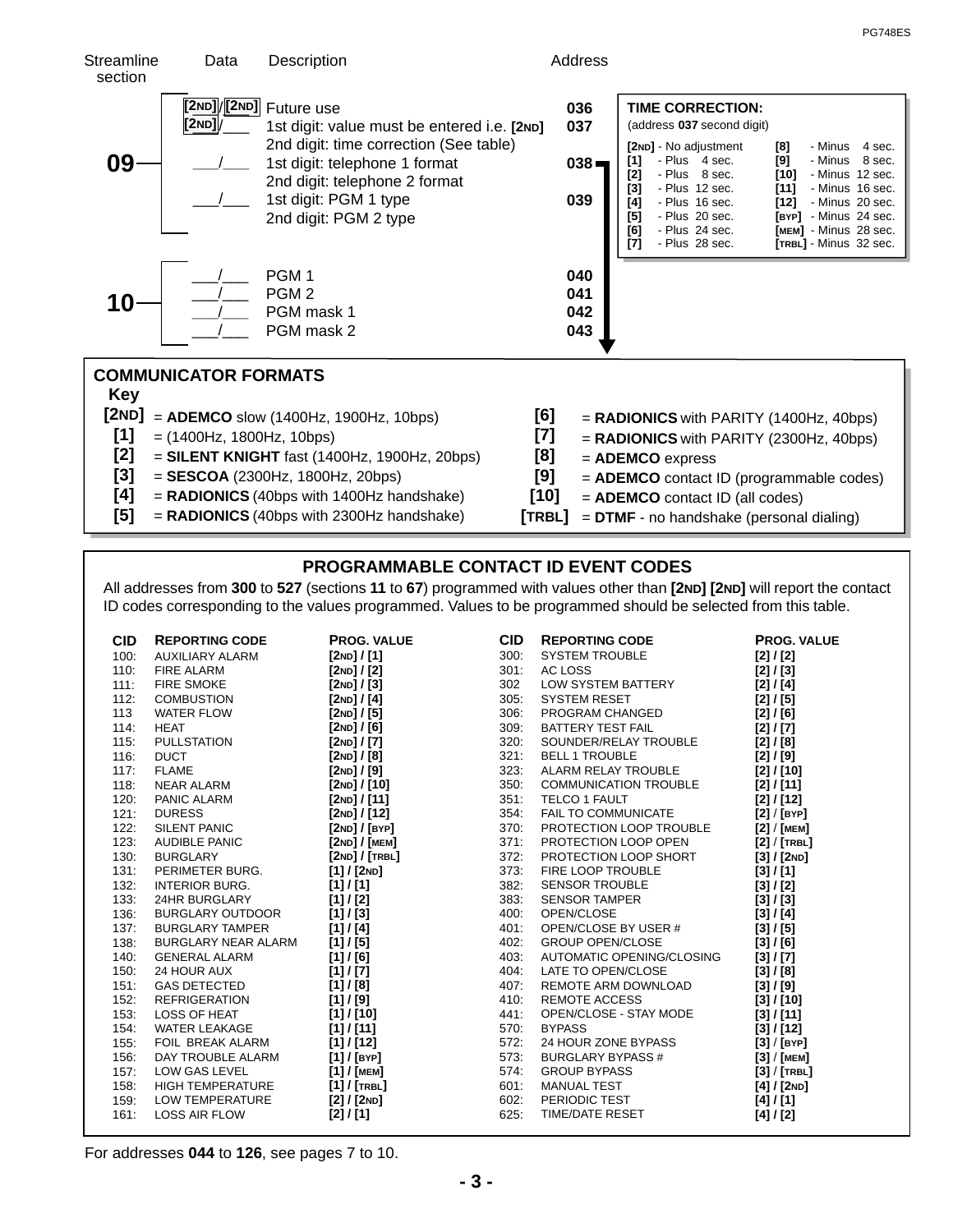## REPORTING CODES: (reset code = "empty" [2ND] [2ND])

All digits from [1] to [F] are valid. Enter [2ND] (skip) = digit will not be reported except for contact I.D. programmable codes. For single digit reporting enter "skip" ([2ND]) as first digit. [1] to [F] are valid. Enter [2ND] **[2 ] ND ND**

(Select Contact I.D (all codes) - key [10] for both central station numbers at section 09 - address 038.) **If CONTACT I.D. format (all codes) is selected, addresses 300 to 527 (sections 11 to 67) do not have to be programmed.**

### **ARMING (closing) CODES:**

| <b>Streamline</b><br>section | Data | Description                                                  | Address                  | Streamline<br>section | Data                        | Description                                                  | Address                  |
|------------------------------|------|--------------------------------------------------------------|--------------------------|-----------------------|-----------------------------|--------------------------------------------------------------|--------------------------|
|                              |      | Auto / Espload<br>Master<br>User code 1<br>User code 2       | 300<br>301<br>302<br>303 | $18 -$                |                             | User code 27<br>User code 28<br>User code 29<br>User code 30 | 328<br>329<br>330<br>331 |
| 12                           |      | User code 3<br>User code 4<br>User code 5<br>User code 6     | 304<br>305<br>306<br>307 | 19                    |                             | User code 31<br>User code 32<br>User code 33<br>User code 34 | 332<br>333<br>334<br>335 |
| 13                           |      | User code 7<br>User code 8<br>User code 9<br>User code 10    | 308<br>309<br>310<br>311 | 20                    |                             | User code 35<br>User code 36<br>User code 37<br>User code 38 | 336<br>337<br>338<br>339 |
| 14                           |      | User code 11<br>User code 12<br>User code 13<br>User code 14 | 312<br>313<br>314<br>315 | 21                    |                             | User code 39<br>User code 40<br>User code 41<br>User code 42 | 340<br>341<br>342<br>343 |
| 15                           |      | User code 15<br>User code 16<br>User code 17<br>User code 18 | 316<br>317<br>318<br>319 | 22                    |                             | User code 43<br>User code 44<br>User code 45<br>User code 46 | 344<br>345<br>346<br>347 |
| 16                           |      | User code 19<br>User code 20<br>User code 21<br>User code 22 | 320<br>321<br>322<br>323 | 23                    | $\rightarrow$ See next page | User code 47<br>User code 48 /<br>(Duress)                   | 348<br>349               |
| 17                           |      | User code 23<br>User code 24<br>User code 25<br>User code 26 | 324<br>325<br>326<br>327 |                       |                             |                                                              |                          |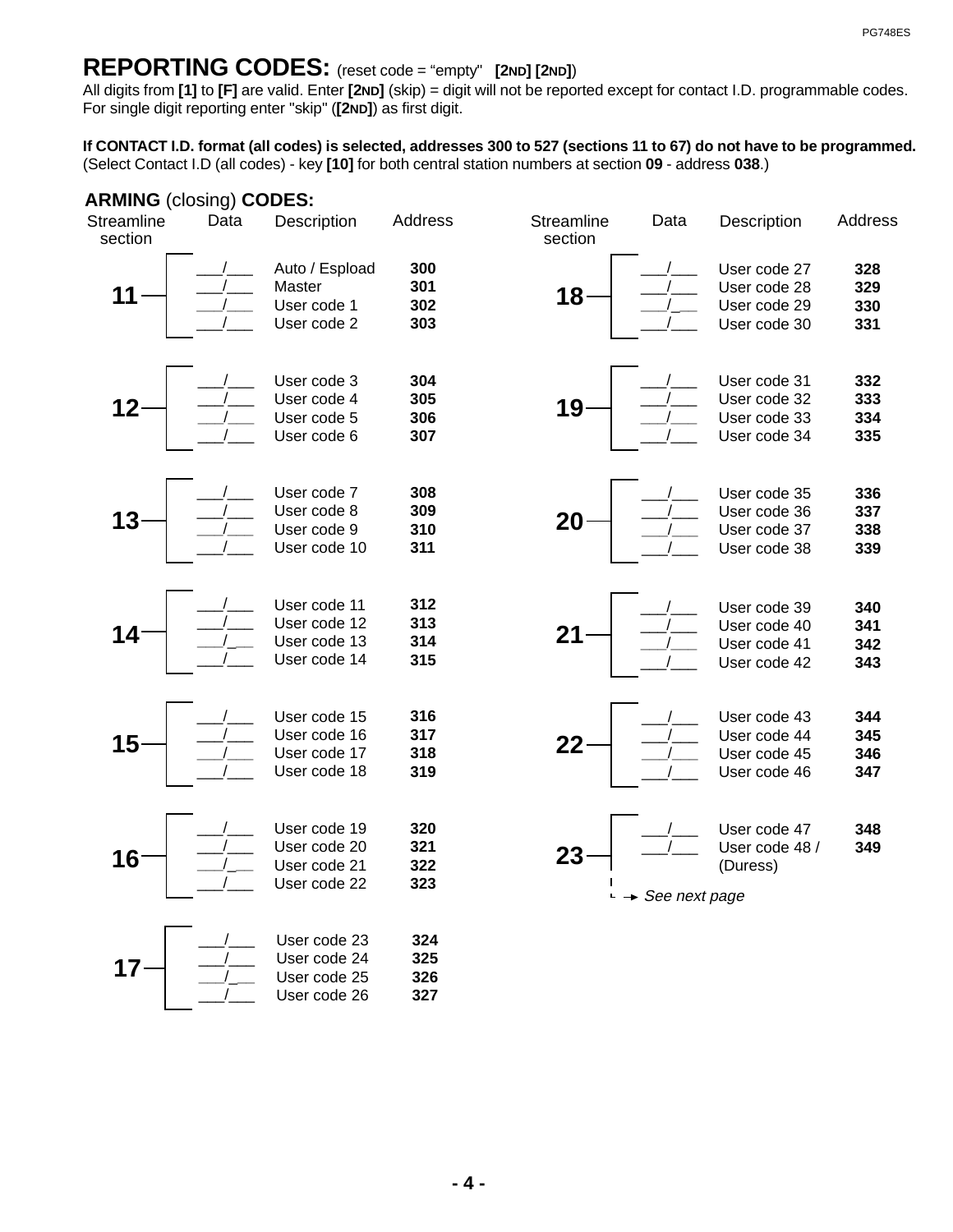## **REPORTING CODES:** (reset code "empty")

## **DISARMING** (opening) **CODES:**

| <b>Streamline</b><br>section | Data              | Description                                                  | Addres                   |
|------------------------------|-------------------|--------------------------------------------------------------|--------------------------|
|                              | See previous page |                                                              |                          |
| 23                           |                   | Espload<br>Master                                            | 350<br>351               |
| 24                           |                   | User code 1<br>User code 2<br>User code 3<br>User code 4     | 352<br>353<br>354<br>355 |
| 25                           |                   | User code 5<br>User code 6<br>User code 7<br>User code 8     | 356<br>357<br>358<br>359 |
| 26                           |                   | User code 9<br>User code 10<br>User code 11<br>User code 12  | 360<br>361<br>362<br>363 |
| 27                           |                   | User code 13<br>User code 14<br>User code 15<br>User code 16 | 364<br>365<br>366<br>367 |
| 28                           |                   | User code 17<br>User code 18<br>User code 19<br>User code 20 | 368<br>369<br>370<br>371 |
| 29                           |                   | User code 21<br>User code 22<br>User code 23<br>User code 24 | 372<br>373<br>374<br>375 |

|      | $p$ pening) $\sf{CODES:}$ |         |                       |      |                |         |
|------|---------------------------|---------|-----------------------|------|----------------|---------|
| Data | Description               | Address | Streamline<br>section | Data | Description    | Address |
|      | ee previous page          |         |                       |      |                |         |
|      |                           |         |                       |      | User code 25   | 376     |
|      |                           |         | 30                    |      | User code 26   | 377     |
|      | Espload                   | 350     |                       |      | User code 27   | 378     |
|      | Master                    | 351     |                       |      | User code 28   | 379     |
|      | User code 1               | 352     |                       |      | User code 29   | 380     |
|      | User code 2               | 353     |                       |      | User code 30   | 381     |
|      | User code 3               | 354     | 31                    |      | User code 31   | 382     |
|      | User code 4               | 355     |                       |      | User code 32   | 383     |
|      |                           |         |                       |      |                |         |
|      | User code 5               | 356     |                       |      | User code 33   | 384     |
|      | User code 6               | 357     |                       |      | User code 34   | 385     |
|      | User code 7               | 358     | 32                    |      | User code 35   | 386     |
|      | User code 8               | 359     |                       |      | User code 36   | 387     |
|      |                           |         |                       |      |                |         |
|      | User code 9               | 360     |                       |      | User code 37   | 388     |
|      | User code 10              | 361     |                       |      | User code 38   | 389     |
|      | User code 11              | 362     | 33                    |      | User code 39   | 390     |
|      | User code 12              | 363     |                       |      | User code 40   | 391     |
|      |                           |         |                       |      |                |         |
|      | User code 13              | 364     |                       |      | User code 41   | 392     |
|      | User code 14              | 365     |                       |      | User code 42   | 393     |
|      | User code 15              | 366     | 34                    |      | User code 43   | 394     |
|      | User code 16              | 367     |                       |      | User code 44   | 395     |
|      |                           |         |                       |      |                |         |
|      | User code 17              | 368     |                       |      | User code 45   | 396     |
|      | User code 18              | 369     |                       |      | User code 46   | 397     |
|      | User code 19              | 370     | 35                    |      | User code 47   | 398     |
|      | User code 20              | 371     |                       |      | User code 48 / | 399     |

(Duress)

| Streamline<br>section | Data | Description                                 |
|-----------------------|------|---------------------------------------------|
| 36                    |      | Zone 1<br>Zone 2<br>Zone 3 (fire)<br>Zone 4 |
| 37                    |      | Zone 5<br>Zone 6<br>Zone 7<br>Zone 8        |
| 38                    |      | Zone 9<br>Zone 10<br>Zone 11<br>Zone 12     |

## **ALARM CODES ZONE 1 TO 12: ALARM CODES ZONE 13 TO 24:**

| Data | <b>Description</b>                                 | Address                                 | Streamline<br>section | Data | Description                                                | Address                  |
|------|----------------------------------------------------|-----------------------------------------|-----------------------|------|------------------------------------------------------------|--------------------------|
|      | Zone 1<br>Zone 2<br>Zone 3 <i>(fire)</i><br>Zone 4 | 400<br>401<br>402 (see add. 100)<br>403 | 39                    |      | Zone 13 Keypad 1<br>Zone 14 Keypad 2<br>Zone 15<br>Zone 16 | 412<br>413<br>414<br>415 |
|      | Zone 5<br>Zone 6<br>Zone 7<br>Zone 8               | 404<br>405<br>406<br>407                | 40                    |      | Zone 17<br>Zone 18<br>Zone 19<br>Zone 20                   | 416<br>417<br>418<br>419 |
|      | Zone 9<br>Zone 10<br>Zone 11<br>Zone 12            | 408<br>409<br>410<br>411                | 41                    |      | Zone 21<br>Zone 22<br>Zone 23<br>Zone 24                   | 420<br>421<br>422<br>423 |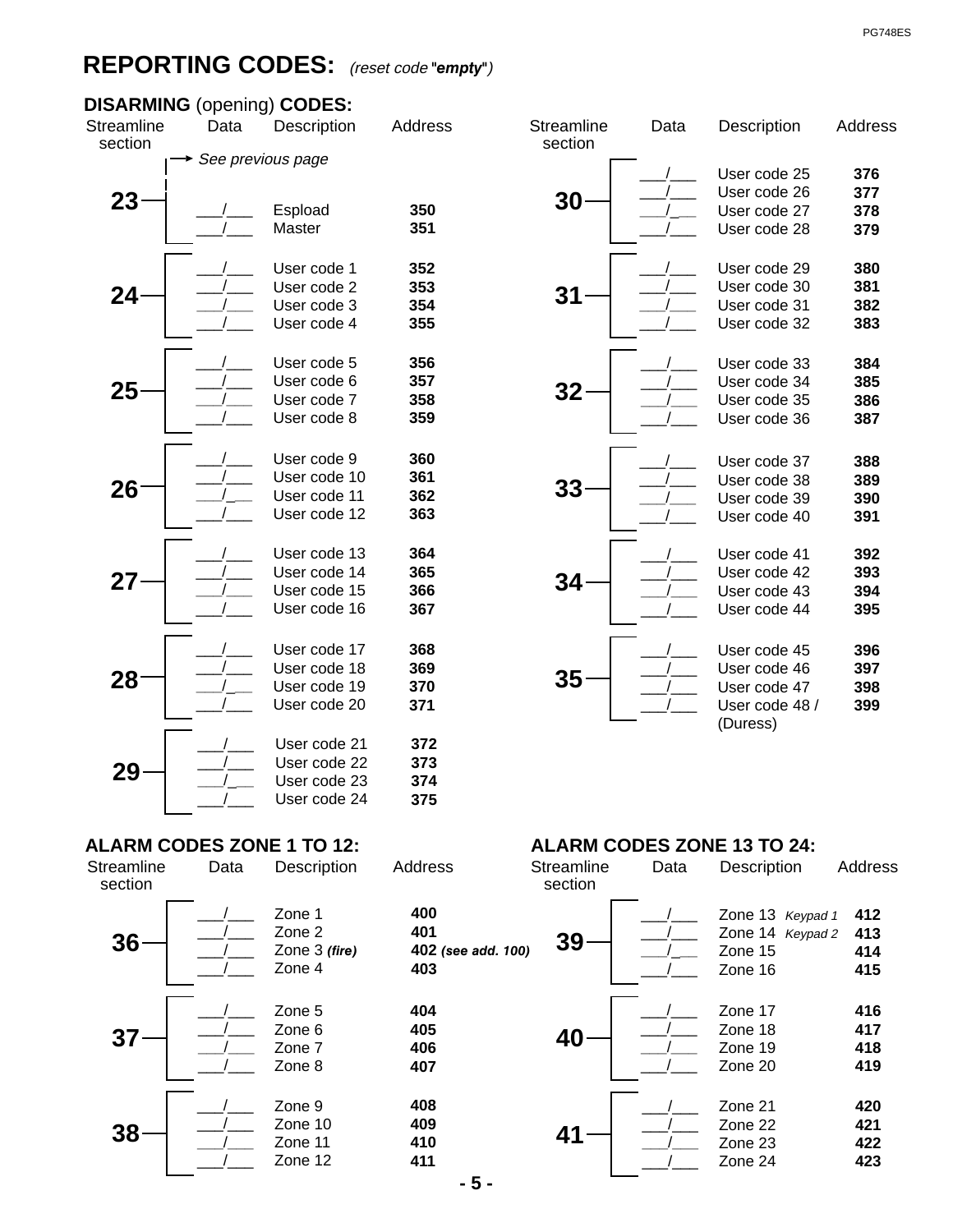## **REPORTING CODES:** (reset code "empty")

## **ZONE 1 TO 12 RESTORE CODES:**

| Streamline<br>section | Data | Description                                 | Address                     |
|-----------------------|------|---------------------------------------------|-----------------------------|
| $\Delta$              |      | Zone 1<br>Zone 2<br>Zone 3 (fire)<br>Zone 4 | 424<br>425<br>426 (s<br>427 |
| 43                    |      | Zone 5<br>Zone 6<br>Zone 7<br>Zone 8        | 428<br>429<br>430<br>431    |
|                       |      | Zone 9<br>Zone 10<br>Zone 11<br>Zone 12     | 432<br>433<br>434<br>435    |

## **ZONE 1 TO 12 SHUTDOWN CODES:**

| <b>Streamline</b><br>section | Data | Description                             | Address                  |
|------------------------------|------|-----------------------------------------|--------------------------|
| 48                           |      | Zone 1<br>Zone 2<br>Zone 3<br>Zone 4    | 448<br>449<br>450<br>451 |
| 49                           |      | Zone 5<br>Zone 6<br>Zone 7<br>Zone 8    | 452<br>453<br>454<br>455 |
| 50                           |      | Zone 9<br>Zone 10<br>Zone 11<br>Zone 12 | 456<br>457<br>458<br>459 |

| <b>Streamline</b><br>section | Data | Description                                             | Address                  |
|------------------------------|------|---------------------------------------------------------|--------------------------|
| 54                           |      | Tamper 1<br>Tamper 2<br>Tamper 3<br>Tamper 4            | 472<br>473<br>474<br>475 |
| 55                           |      | Tamper 5<br>Tamper <sub>6</sub><br>Tamper 7<br>Tamper 8 | 476<br>477<br>478<br>479 |
| 56                           |      | Tamper 9<br>Tamper 10<br>Tamper 11<br>Tamper 12         | 480<br>481<br>482<br>483 |

## **ZONE 13 TO 24 RESTORE CODES:**

| <b>Idress</b>                           | Streamline<br>section | Data | Description                                                | Address                  |
|-----------------------------------------|-----------------------|------|------------------------------------------------------------|--------------------------|
| 424<br>425<br>426 (see add. 100)<br>427 | 45                    |      | Zone 13 Keypad 1<br>Zone 14 Keypad 2<br>Zone 15<br>Zone 16 | 436<br>437<br>438<br>439 |
| 428<br>429<br>430<br>431                | 46                    |      | Zone 17<br>Zone 18<br>Zone 19<br>Zone 20                   | 440<br>441<br>442<br>443 |
| 432<br>433<br>434<br>435                | 47                    |      | Zone 21<br>Zone 22<br>Zone 23<br>Zone 24                   | 444<br>445<br>446<br>447 |

### **ZONE 13 TO 24 SHUTDOWN CODES:**

| Streamline<br>section | Data | Description                                                | <b>Address</b>           |
|-----------------------|------|------------------------------------------------------------|--------------------------|
| 51                    |      | Zone 13 Keypad 1<br>Zone 14 Keypad 2<br>Zone 15<br>Zone 16 | 460<br>461<br>462<br>463 |
| 52                    |      | Zone 17<br>Zone 18<br>Zone 19<br>Zone 20                   | 464<br>465<br>466<br>467 |
| 53                    |      | Zone 21<br>Zone 22<br>Zone 23<br>Zone 24                   | 468<br>469<br>470<br>471 |

# **TAMPER 1 TO 12 TROUBLE CODES:**<br>
Streamline Data Description Address Streamline Data Description Add

| Data | Description                                     | <b>Address</b>           | Streamline<br>section | Data | Description                                      | Address                  |
|------|-------------------------------------------------|--------------------------|-----------------------|------|--------------------------------------------------|--------------------------|
|      | Tamper 1<br>Tamper 2<br>Tamper 3<br>Tamper 4    | 472<br>473<br>474<br>475 | $57 -$                |      | Tamper 13<br>Tamper 14<br>Tamper 15<br>Tamper 16 | 484<br>485<br>486<br>487 |
|      | Tamper 5<br>Tamper 6<br>Tamper 7<br>Tamper 8    | 476<br>477<br>478<br>479 | 58                    |      | Tamper 17<br>Tamper 18<br>Tamper 19<br>Tamper 20 | 488<br>489<br>490<br>491 |
|      | Tamper 9<br>Tamper 10<br>Tamper 11<br>Tamper 12 | 480<br>481<br>482<br>483 | 59                    |      | Tamper 21<br>Tamper 22<br>Tamper 23<br>Tamper 24 | 492<br>493<br>494<br>495 |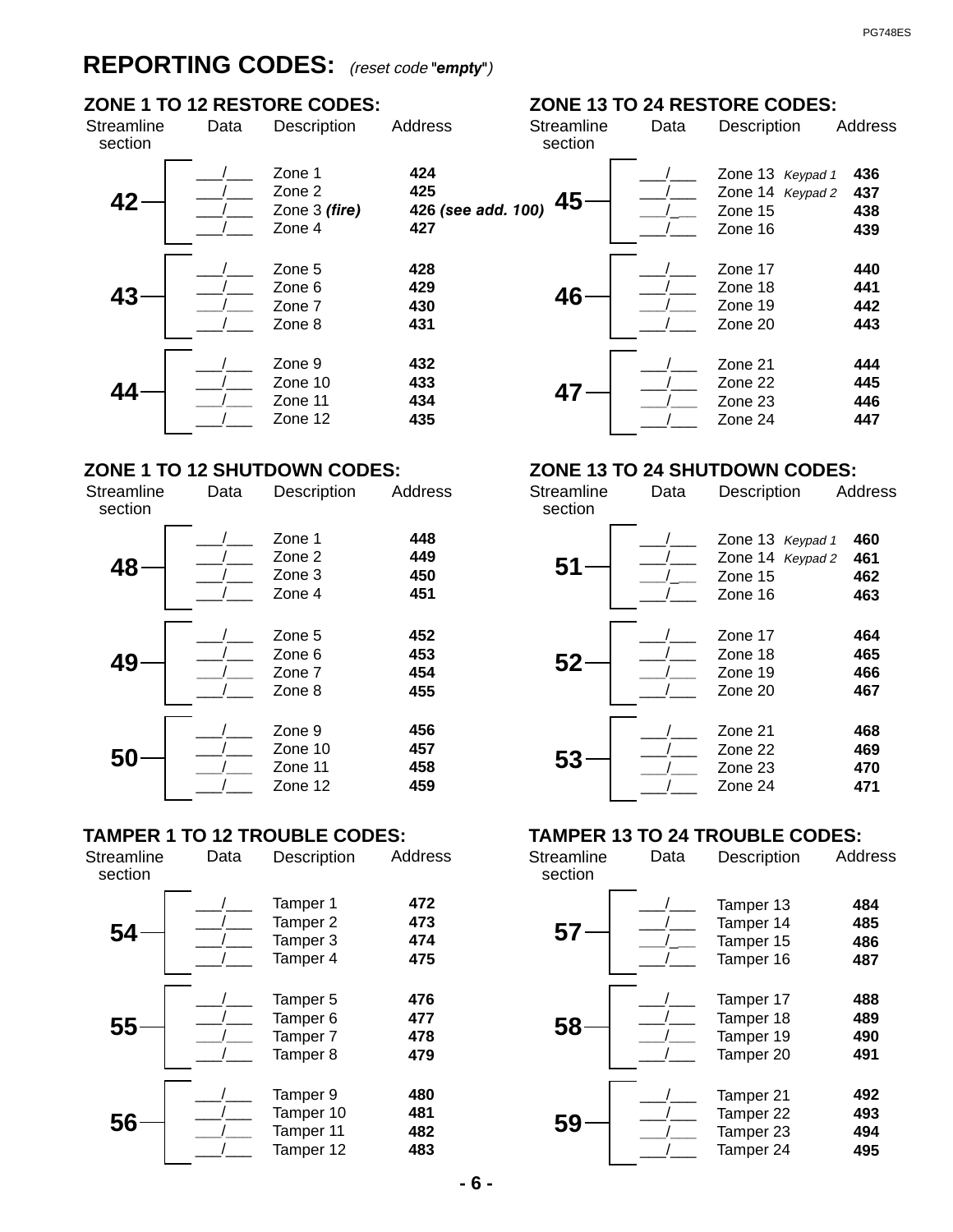## REPORTING CODES: (reset code "empty")



| Streamline<br>section | Data                          | Description                                                     | Address    |
|-----------------------|-------------------------------|-----------------------------------------------------------------|------------|
|                       |                               | Max. auxiliary current<br>Bell disconnect /<br>max bell current | 496<br>497 |
|                       |                               | Battery disconnect /<br>low voltage                             | 498        |
|                       |                               | Power failure                                                   | 499        |
|                       | <b>TROUBLE RESTORE CODES:</b> |                                                                 |            |
| Streamline            | Data                          | Description                                                     | Address    |







Description

Fire loop trouble

Data

Streamline

section



## **SPECIAL CODES:**

| Streamline<br>section | Data | Description                                                    | Address                  |
|-----------------------|------|----------------------------------------------------------------|--------------------------|
| 64                    |      | Test report<br>Panic 1<br>Panic 2<br>Panic 3                   | 512<br>513<br>514<br>515 |
| 65                    |      | Late to close<br>No movement<br>Partial arming<br>Recent close | 516<br>517<br>518<br>519 |



# **DECIMAL PROGRAMMING**

## **3 Digit Decimal Value Programming**

Used to program addresses **044** to **061**. Values entered must contain 3 digits between "000" and "255". (**[10]** = 0)

### **Decimal value programming:**



**048:** \_\_\_/\_\_\_/\_\_\_\_ (minutes) Auto test report (between "000" and "059")

**Address** 

500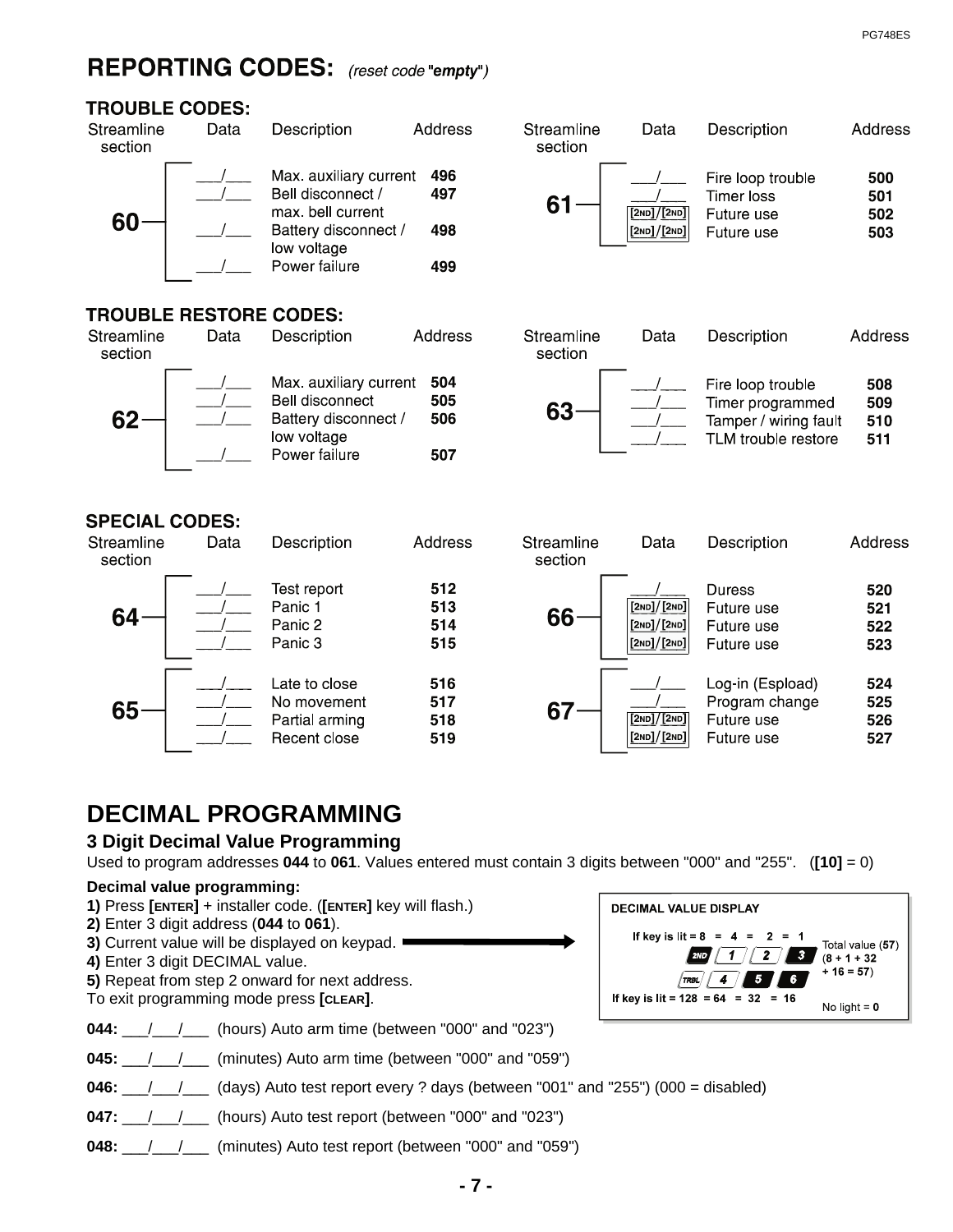## **DECIMAL PROGRAMMING**

|                                     | <b>049:</b> $\angle$ / (seconds) Exit delay <i>(factory default 60 seconds)</i>                                                                                                                                                                                                                                                                                                                                      |
|-------------------------------------|----------------------------------------------------------------------------------------------------------------------------------------------------------------------------------------------------------------------------------------------------------------------------------------------------------------------------------------------------------------------------------------------------------------------|
|                                     | <b>050:</b> $\frac{1}{1}$ / $\frac{1}{1}$ (seconds) Entry delay 1 <i>(factory default 45 seconds)</i>                                                                                                                                                                                                                                                                                                                |
|                                     | <b>051:</b> /// (seconds) Entry delay 2 (factory default 45 seconds)                                                                                                                                                                                                                                                                                                                                                 |
|                                     | <b>052:</b> / / / (minutes) Bell cut-off time <i>(factory default 5 minutes)</i>                                                                                                                                                                                                                                                                                                                                     |
|                                     | 053: $\frac{1}{\sqrt{2}}$ (x 15 mSec.) Zone speed <i>(factory default 600 mSec.)</i>                                                                                                                                                                                                                                                                                                                                 |
|                                     | <b>054:</b> ___/___/____ (minutes) Power failure report delay <i>(factory default 30 minutes)</i> (000 = disabled)                                                                                                                                                                                                                                                                                                   |
|                                     | 055: $\_\_\_\_\_\_\_\$ ( x 15 minutes) "No movement" report time <i>(factory default 8 hours)</i> (000 = disabled)                                                                                                                                                                                                                                                                                                   |
| 056: $/$ /                          | PGM timer setting (001 to 127 for seconds and 129 to 255 for minutes) <i>(factory default 5 seconds)</i><br>Add 128 to desired value in minutes (i.e. for 5 minutes: enter $5 + 128 = 133$ )                                                                                                                                                                                                                         |
|                                     | 057: $\_\_\_\_\_\_\$ Intellizone delay (in seconds, minimum = 10 seconds) (factory default 48 seconds)                                                                                                                                                                                                                                                                                                               |
|                                     | <b>058:</b> $\frac{1}{\sqrt{1-\frac{1}{1-\frac{1}{1-\frac{1}{1-\frac{1}{1-\frac{1}{1-\frac{1}{1-\frac{1}{1-\frac{1}{1-\frac{1}{1-\frac{1}{1-\frac{1}{1-\frac{1}{1-\frac{1}{1-\frac{1}{1-\frac{1}{1-\frac{1}{1-\frac{1}{1-\frac{1}{1-\frac{1}{1-\frac{1}{1-\frac{1}{1-\frac{1}{1-\frac{1}{1-\frac{1}{1-\frac{1}{1-\frac{1}{1-\frac{1}{1-\frac{1}{1-\frac{1}{1-\frac{1}{1-\frac{1}{1-\frac{1}{1-\frac{1}{1-\frac{1}{1$ |
|                                     | 059: $\_\_\_\_\_\_\_\$ (seconds) Programmable delay before alarm transmission (5 to 63 seconds) (000 = disabled)                                                                                                                                                                                                                                                                                                     |
|                                     | <b>060:</b> $\angle$ / (seconds) Recent closing delay (000 = disabled)                                                                                                                                                                                                                                                                                                                                               |
| $061:$ [2ND]/[2ND]/[2ND] Future Use |                                                                                                                                                                                                                                                                                                                                                                                                                      |

PG748ES

## **FEATURE SELECT PROGRAMMING**

Addresses **062**-**126.** "ON"/"OFF" status of the key lights determines feature selection. In programming mode, enter 3 digit memory address (**062** to **126**). To save entries, press **[ENTER]**. To exit programming mode press **[CLEAR]**. Reset = "OFF" for addresses **062** to **126**.

|      |                                              |     |     | <b>CODE PRIORITY</b> |     |     |     |     |     |      |      |      |       |       |        |       |
|------|----------------------------------------------|-----|-----|----------------------|-----|-----|-----|-----|-----|------|------|------|-------|-------|--------|-------|
|      | <b>KEY SELECT: [1]</b>                       | [2] | [3] | [4]                  | [5] | [6] | [7] | [8] | [9] | [10] | [11] | [12] | [BYP] | [MEM] | [TRBL] | [2ND] |
| 062: | User $#: 1$<br><b>SYSTEM "A" / STAY</b>      | 2   | 3   | 4                    | 5   | 6   | 7   | 8   | 9   | 10   | 11   | 12   | 13    | 14    | 15     | 16    |
| 064: | User #: 17<br><b>SYSTEM "A" / STAY</b>       | 18  | 19  | 20                   | 21  | 22  | 23  | 24  | 25  | 26   | 27   | 28   | 29    | 30    | 31     | 32    |
| 066: | User #: 33<br><b>SYSTEM "A" / STAY</b>       | 34  | 35  | 36                   | 37  | 38  | 39  | 40  | 41  | 42   | 43   | 44   | 45    | 46    | 47     | 48    |
| 068: | User #:<br><b>SYSTEM "B" / AWAY</b>          |     | 3   | 4                    | 5   | 6   |     | 8   | 9   | 10   | 11   | 12   | 13    | 14    | 15     | 16    |
| 070: | User #: 17<br><b>SYSTEM "B" / AWAY</b>       | 18  | 19  | 20                   | 21  | 22  | 23  | 24  | 25  | 26   | 27   | 28   | 29    | 30    | 31     | 32    |
| 072: | User #: 33<br><b>SYSTEM "B" / AWAY</b>       | 34  | 35  | 36                   | 37  | 38  | 39  | 40  | 41  | 42   | 43   | 44   | 45    | 46    | 47     | 48    |
|      | User #: $1$<br>074: Codes with bypass access | 2   | 3   | 4                    | 5   | 6   | 7   | 8   | 9   | 10   | 11   | 12   | 13    | 14    | 15     | 16    |
|      | User #: 17<br>076: Codes with bypass access  | 18  | 19  | 20                   | 21  | 22  | 23  | 24  | 25  | 26   | 27   | 28   | 29    | 30    | 31     | 32    |
|      | User #: 33<br>078: Codes with bypass access  | 34  | 35  | 36                   | 37  | 38  | 39  | 40  | 41  | 42   | 43   | 44   | 45    | 46    | 47     | 48    |

Addresses **080** to **085** for future use.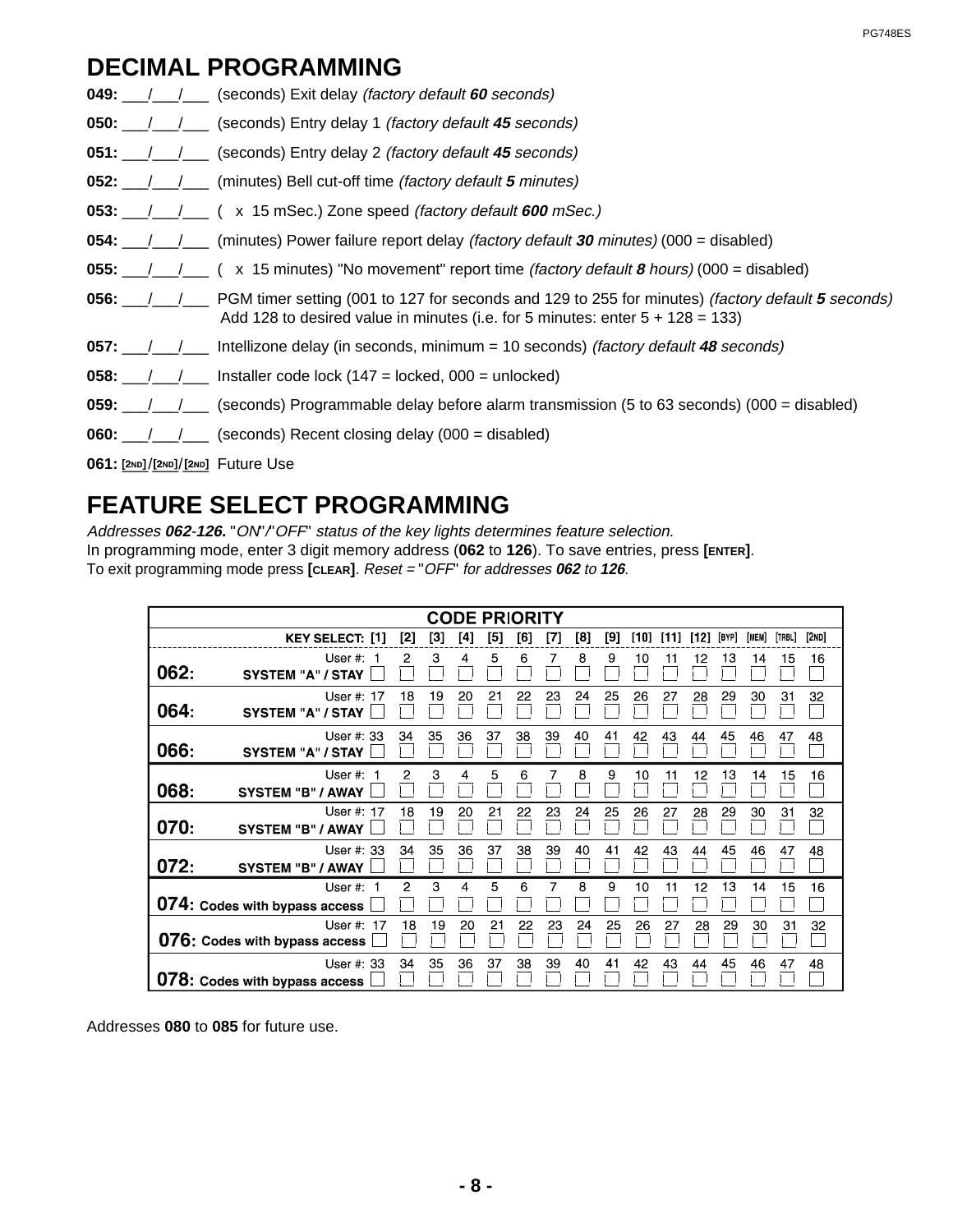# **FEATURE SELECT PROGRAMMING** (continued)

(On/off status of key lights determines which feature is selected.)

|                                            | <b>KEY</b>                 |                                       | <b>TELEPHONE LINE MONITOR</b>                                                                                                                                                                         |
|--------------------------------------------|----------------------------|---------------------------------------|-------------------------------------------------------------------------------------------------------------------------------------------------------------------------------------------------------|
| 086:                                       | 0FF<br>$\frac{1}{2}$<br>ON |                                       | Address 086, Key [2ND] [1]                                                                                                                                                                            |
|                                            | [2ND]                      |                                       | <b>KEY</b>                                                                                                                                                                                            |
|                                            | [1]                        |                                       | [2ND]   [1]                                                                                                                                                                                           |
| PS1/Keyswitch = regular arm                | $[2]$                      | stay arm / System A                   | $OFF$ OFF $-$ TLM disabled                                                                                                                                                                            |
|                                            | $[3]$                      | enabled                               | <b>OFF</b> $ ON$ — TLM generates trouble only                                                                                                                                                         |
|                                            | [4]                        | enabled                               | ON OFF - generates an alarm if armed                                                                                                                                                                  |
|                                            | [5]                        | enabled                               | ON $ ON$ -silent alarm becomes audible                                                                                                                                                                |
|                                            | [6]                        | enabled                               | $\downarrow$ (address 086, key [9] has to be OFF)                                                                                                                                                     |
|                                            | $[7]$                      | Tone dialing (DTMF)                   |                                                                                                                                                                                                       |
|                                            | [8]                        | enabled                               |                                                                                                                                                                                                       |
| Silent zone/panic generates a silent alarm | [9]                        | generates only a report               |                                                                                                                                                                                                       |
|                                            | $[10]$                     | (1:1.5) Pulse USA                     |                                                                                                                                                                                                       |
|                                            | $[11]$                     |                                       | <b>REPORTING OPTIONS</b><br>Address 086, Key [11] [12]                                                                                                                                                |
|                                            | $[12]$                     |                                       | <b>KEY</b><br><b>TYPE</b><br><b>DIALING SEQUENCE</b> (tel. No.)                                                                                                                                       |
| N/A                                        | [BYP]                      | N/A                                   | [11]   [12]                                                                                                                                                                                           |
| Bell squawk on arm/disarm                  | [MEM]                      | enabled                               | <b>OFF</b> OFF - Reporting disabled<br><b>OFF</b>                                                                                                                                                     |
|                                            | [TRBL]                     | enabled                               | on - Regular reporting -1,2,1,2,1,2,1,2, fail to comm.<br><b>OFF</b> - Split reporting: Alarms <sup>*</sup> -1,1,1,1,1,1,1,1, fail to comm.<br>ON<br>System report $-2,2,2,2,2,2,2,2,4$ fail to comm. |
| 088:                                       | KEY<br>OFF $/$<br>ON       |                                       | <b>ON</b> - Double reporting<br>$-1, 1, 1, 1, 1, 1, 1, 1,$ fail to comm.,<br>ON                                                                                                                       |
| Automatic event buffer transmission        | [2ND]                      | enabled                               | *On alarm, all reports are made to Tel. #1 until system is disarmed.                                                                                                                                  |
|                                            | $[1]$                      | enabled                               | (Once disarmed, system reports are made to Tel. #2)                                                                                                                                                   |
|                                            | $[2]$                      | enabled                               |                                                                                                                                                                                                       |
|                                            | $[3]$                      | enabled                               |                                                                                                                                                                                                       |
|                                            | [4]                        | audible                               |                                                                                                                                                                                                       |
|                                            | $[5]$                      | audible                               | <b>TAMPER / WIRE FAULT DEFINITIONS</b>                                                                                                                                                                |
|                                            | [6]                        | fire                                  | Address 088, Key [10] [11]                                                                                                                                                                            |
|                                            | $[7]$                      | enabled                               | <b>KEY</b><br><b>SYSTEM DISARMED*</b><br><b>SYSTEM ARMED</b><br>[10]  [11]                                                                                                                            |
| Key [11] stay or system A arm              | [8]                        | enabled                               | $-$ OFF $ $ OFF $-$ Tamper supervision<br>Alarm as per individual                                                                                                                                     |
|                                            | [9]                        | 4 digit                               | zone definitions<br>disabled                                                                                                                                                                          |
|                                            | $[10]$                     |                                       | - No alarm, trouble code<br>$\mathsf{\sim}$ OFF<br>ON                                                                                                                                                 |
|                                            | [11]                       |                                       | reported<br>Always generate trouble<br>and alarm, audible or                                                                                                                                          |
|                                            | [12]                       | enabled                               | <b>OFF</b> - Silent alarm. Trouble and<br>ON<br>silent as per individual<br>alarm codes reported                                                                                                      |
| Report zone restore on bell cut-off        | [BYP]                      | on zone closure                       | zone definitions<br>- Audible alarm. Trouble and<br>ON<br>ON                                                                                                                                          |
|                                            |                            |                                       | alarm codes reported**                                                                                                                                                                                |
|                                            | [MEM]                      | no EOL                                |                                                                                                                                                                                                       |
|                                            | [TRBL]                     | only after alarm                      | * Exception: for 24 hour zones the tamper definition will follow the<br>audible/silent alarm definition of the 24 hour zone.<br>** Silent zones will generate a silent alarm.                         |
| 090:                                       | <b>KEY</b><br>OFF<br>/ ON  |                                       |                                                                                                                                                                                                       |
| Exclude power failure from trouble display | [2ND]                      | enabled                               |                                                                                                                                                                                                       |
|                                            |                            |                                       |                                                                                                                                                                                                       |
| N/A                                        | [1]                        | N/A                                   |                                                                                                                                                                                                       |
|                                            | [2]                        | stay / System A                       |                                                                                                                                                                                                       |
| N/A                                        | [3]                        | N/A                                   |                                                                                                                                                                                                       |
| N/A                                        | [4]                        | N/A                                   |                                                                                                                                                                                                       |
| N/A                                        | [5]                        | N/A                                   |                                                                                                                                                                                                       |
|                                            | 161                        | tamper follows zone bypass definition |                                                                                                                                                                                                       |
| N/A                                        | [7]                        | N/A                                   |                                                                                                                                                                                                       |
|                                            |                            |                                       |                                                                                                                                                                                                       |
| N/A                                        | [8]                        | N/A                                   |                                                                                                                                                                                                       |
|                                            | [9]                        | enabled                               |                                                                                                                                                                                                       |
|                                            | $[10]$                     | enabled                               |                                                                                                                                                                                                       |
| Keypad 1 zone supervision                  | $[11]$                     | enabled                               | PS1 software version 1.1<br>Keypad software versions prior to 4.0 <sup>}</sup> Keypad supervision must be OFF                                                                                         |
| Keypad 2 zone supervision                  | [12]                       | enabled                               | PS1 software versions 2.0 onward<br>Keypad software versions 4.0 onward Keypad supervision must be ON                                                                                                 |
| N/A                                        | [BYP]                      | N/A                                   |                                                                                                                                                                                                       |
| N/A                                        | [MEM]                      | N/A                                   | (See Wiring Diagram)                                                                                                                                                                                  |
| N/A                                        | [TRBL]                     | N/A                                   |                                                                                                                                                                                                       |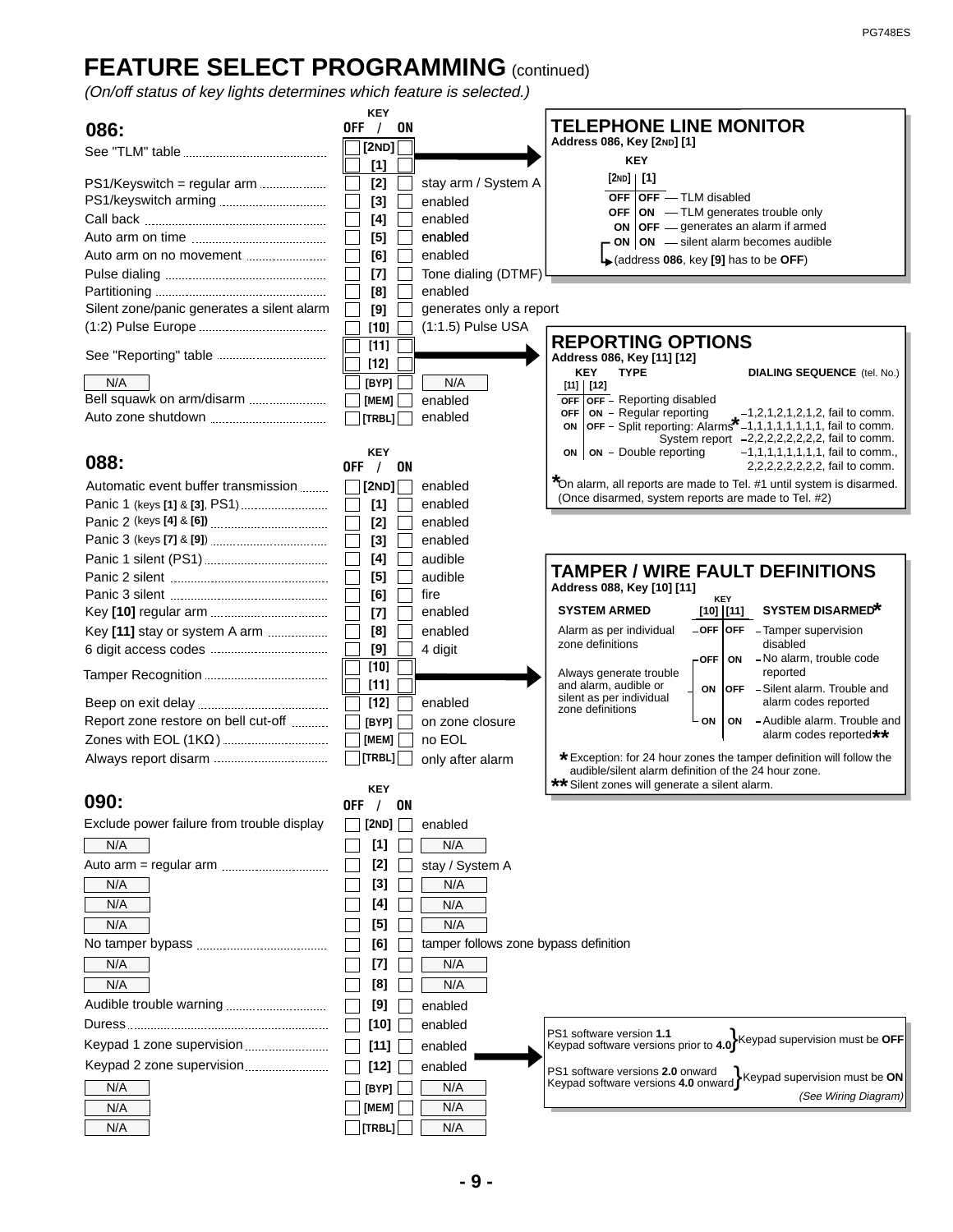| <b>ZONE DEFINITION:</b> (reset = "OFF")                 |                |       |                  |                 |     |                |     |     |    |    |                      |          |        |       |       |     |       |                 |     |          |     |        |      |        |
|---------------------------------------------------------|----------------|-------|------------------|-----------------|-----|----------------|-----|-----|----|----|----------------------|----------|--------|-------|-------|-----|-------|-----------------|-----|----------|-----|--------|------|--------|
| <b>KEY SELECT: [1]</b>                                  | [2]            | $[3]$ | $[4]$            | [5]             | [6] | $[7]$          | [8] | [9] |    |    | $[10]$ $[11]$ $[12]$ |          | $[1]$  | $[2]$ | $[3]$ | [4] | $[5]$ | [6]             | [7] | $^{[8]}$ | [9] | $[10]$ | [11] | $[12]$ |
| 092 1                                                   | $\overline{c}$ | 3     | 4                | 5               | 6   |                | 8   | 9   | 10 | 11 | 12                   | 094 13   |        | 14    | 15    | 16  | 17    | 18              | 19  | 20       | 21  | 22     | 23   | 24     |
| <b>Intellizone</b> = $ON$                               |                |       |                  |                 |     |                |     |     |    |    |                      |          |        |       |       |     |       |                 |     |          |     |        |      |        |
| 096                                                     | 2              | з     |                  | 5               |     |                | 8   | 9   | 10 |    | 12                   | 098      | 13     | 14    | 15    | 16  |       | 18              | 19  | 20       | 21  | 22     | 23   | 24     |
| $Silent = ON$                                           |                |       |                  |                 |     |                |     |     |    |    |                      |          |        |       |       |     |       |                 |     |          |     |        |      |        |
| 100                                                     | $\overline{c}$ |       | $3$ <sup>4</sup> | 5               | 6   | $\overline{7}$ | 8   | 9   | 10 | 11 | 12                   | 102      | 13     | 14    | 15    | 16  | 17    | 18              | 19  | 20       | 21  | 22     | 23   | 24     |
| $24HR$ /Fire = ON                                       |                |       |                  |                 |     |                |     |     |    |    |                      |          |        |       |       |     |       |                 |     |          |     |        |      |        |
| When zone 3 is defined "24 Hour" it becomes a fire zone |                |       |                  |                 |     |                |     |     |    |    |                      |          |        |       |       |     |       |                 |     |          |     |        |      |        |
| 104                                                     | 2              | 3     |                  | 5               |     |                |     | 9   | 10 |    | 12                   | 106      | 13     | 14    | 15    | 16  | 17    | 18              | 19  | 20       | 21  | 22     | 23   | 24     |
| <b>Instant</b> = $ON$                                   |                |       |                  |                 |     |                |     |     |    |    |                      |          |        |       |       |     |       |                 |     |          |     |        |      |        |
| 108                                                     | $\overline{a}$ | 3     | 4                | 5               | 6   |                | 8   | 9   | 10 | 11 | 12                   | 110      | 13     | 14    | 15    | 16  | 17    | 18              | 19  | 20       | 21  | 22     | 23   | 24     |
| $Follow = ON$                                           |                |       |                  |                 |     |                |     |     |    |    |                      |          |        |       |       |     |       |                 |     |          |     |        |      |        |
| 112                                                     | 2              | з     |                  | 5               |     |                | 8   | 9   | 10 | 11 | 12                   | 114      | 13     | 14    | 15    | 16  | 17    | 18              | 19  | 20       | 21  | 22     | 23   | 24     |
| Delay $2 = ON$                                          |                |       |                  |                 |     |                |     |     |    |    |                      |          |        |       |       |     |       |                 |     |          |     |        |      |        |
| If ON, zone is                                          |                |       |                  | System A / STAY |     |                |     |     |    |    |                      |          |        |       |       |     |       | System A/ STAY  |     |          |     |        |      |        |
| 116 1<br>armed on                                       | $\overline{c}$ | 3     | 4                | 5               | 6   |                | 8   | 9   | 10 | 11 | 12                   | 118 $13$ |        | 14    | 15    | 16  | 17    | 18              | 19  | 20       | 21  | 22     | 23   | 24     |
| stay or split arming [                                  |                |       |                  |                 |     |                |     |     |    |    |                      |          |        |       |       |     |       |                 |     |          |     |        |      |        |
| <b>System B</b>                                         |                |       |                  |                 |     |                |     |     |    |    |                      |          |        |       |       |     |       | <b>System B</b> |     |          |     |        |      |        |
| If ON, zone is $\,$ 120 $\,$                            | 2              | 3     | 4                | 5               | 6   |                | 8   | 9   | 10 |    | 12                   |          | 12213  | 14    | 15    | 16  | 17    | 18              | 19  | 20       | 21  | 22     | 23   | 24     |
| armed in split arming                                   |                |       |                  |                 |     |                |     |     |    |    |                      |          |        |       |       |     |       |                 |     |          |     |        |      |        |
| $124-1$                                                 | 2              | 3     | 4                | 5               | 6   |                | 8   | 9   | 10 | 11 | 12                   |          | 126 13 | 14    | 15    | 16  | 17    | 18              | 19  | 20       | 21  | 22     | 23   | 24     |
| Bypass enable $=$ ON                                    |                |       |                  |                 |     |                |     |     |    |    |                      |          |        |       |       |     |       |                 |     |          |     |        |      |        |

Zones that are not selected at addresses 100 to 114 become "Delay 1" zones.

**Note:** Do not use the Intellizone feature and an entry delay for the same zone, otherwise an alarm may occur as a user tries to disarm the system.

## **KEY ACCESS PROGRAMMING**

Programs features quickly, without entering addresses or section numbers. To activate "key access programming", press **[ENTER]**, followed by installer, master or user code 1. (Code required depends on the feature you wish to access - see below.) Press the key corresponding to the desired feature. Press **[ENTER]** or **[CLEAR]** to exit.

**key**

**[8] Installer test mode** (installer code only) In installer test mode, a confirmation beep (intermittent) indicates test is "on", a "rejection" beep (long) indicates test is "off". The bell will squawk during walk testing to indicate opened, functional zones. **[9] "Auto arming" time program** (all 3 codes) Key [9] flashes. Enter two digits (00 to 23) for hours + 2 digits (00 to 59) for minutes. **[MEM]** "Panel time" and clear "trouble 8" (all 3 codes) Key **[MEM]** flashes. Enter two digits (00 to 23) for hours + 2 digits (00 to 59) for minutes. **[BYP] Test report** (all 3 codes) Reporting is enabled at address **086**, keys **[11]**, **[12]**. A value must be entered at address **512**, and both telephone and account numbers must be programmed. **[TRBL]** Call Espload via telephone (all 3 codes) Panel identifier and PC password (addresses **004-007**) and computer telephone number (addresses **008**-**015**) must be programmed. **[AWAY]** Answer Espload (all 3 codes) This feature is available when using the ADP-1 adapter. In Espload, "blind dial" must be activated in "modem setup" section, and panel phone number programmed (works also without ADP-1). **[STAY] Cancel communication attempts** (master code and user 1 can only stop calls to Espload)

When communicating with Espload, it is impossible to enter programming mode.

Until next reportable event (installer code - all communications)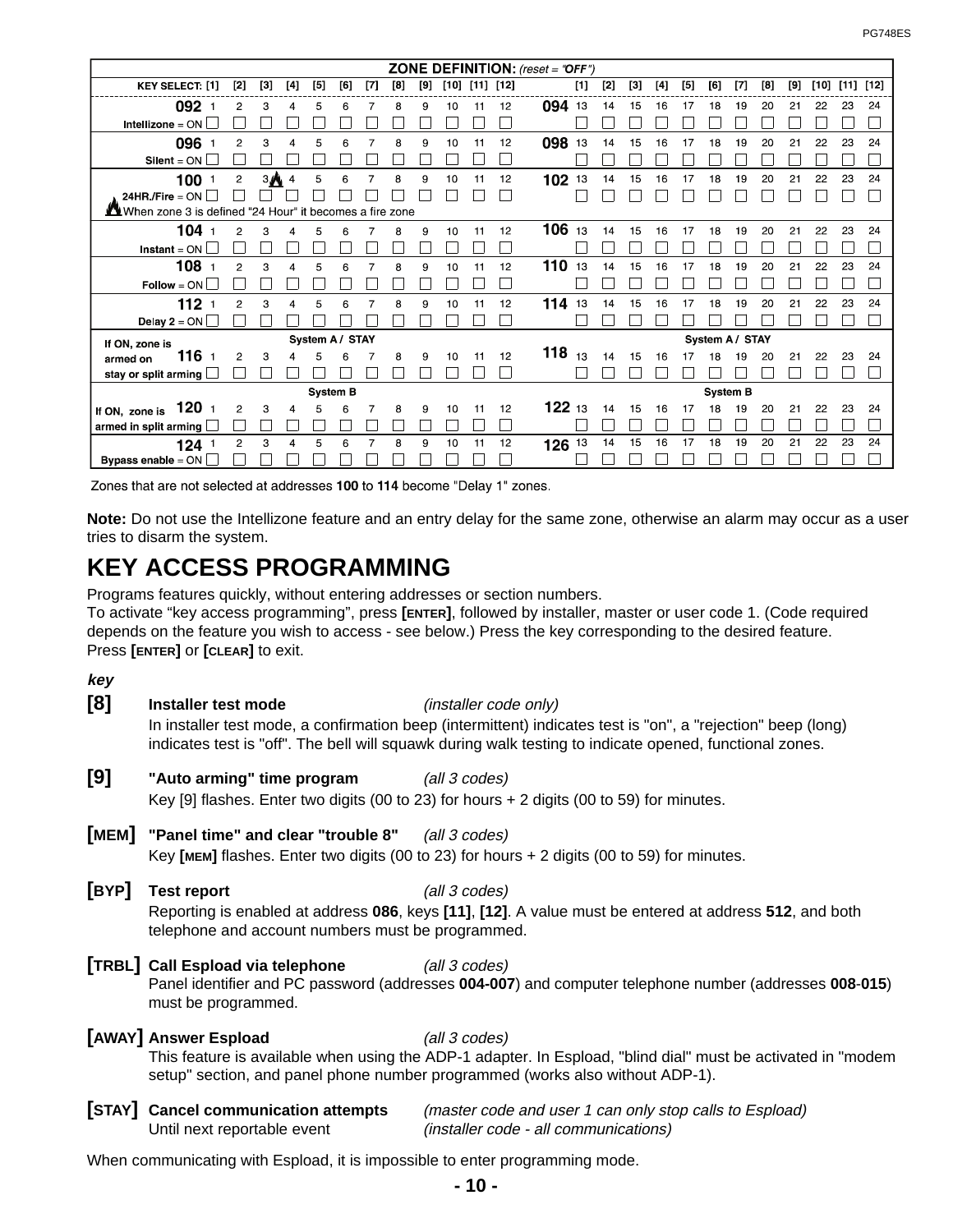## ESPRIT 748ES CONNECTION DIAGRAMS

The system hardware will recognize the following zone conditions: Note: Keypad zones always use (1K OHM) EOL resistor.

**ZONE connection, with EOL resistor (N.C. and N.O. contacts)**

### **SINGLE ZONE CONNECTIONS**

### **ZONE connection, without EOL resistor (N.C. contacts)**

address **088,** key **[MEM] =** "on" key **[10] =** "off" (reset) key **[11] =** "off" (reset) N.C. contacts see Figure 1

address **088,** key **[MEM] =** "off" (reset)

N.C. and/or N.O. contacts, see Figure 2

key **[10] =** "off" (reset) key **[11] =** "off" (reset)





UL/ULC Configuration

**ZONE connection, without EOL resistor, with tamper recognition (N.C. contacts)** address **088,** key **[MEM] =** "on" key **[10] =**  key **[11] =**  Tamper transmits separate code, see Figure 3 See "Tamper/wire Fault Definitions and Options"

**ZONE connection, with EOL resistor, with tamper recognition, and with wire fault (short circuit) recognition (N.C. contacts)** address **088,** key **[MEM] =** "off" key **[10] =**  key **[11] =**  See "Tamper/wire Fault Definitions and Options"

Tamper/wire fault transmits separate code, see Figure 4





UL/ULC Configuration